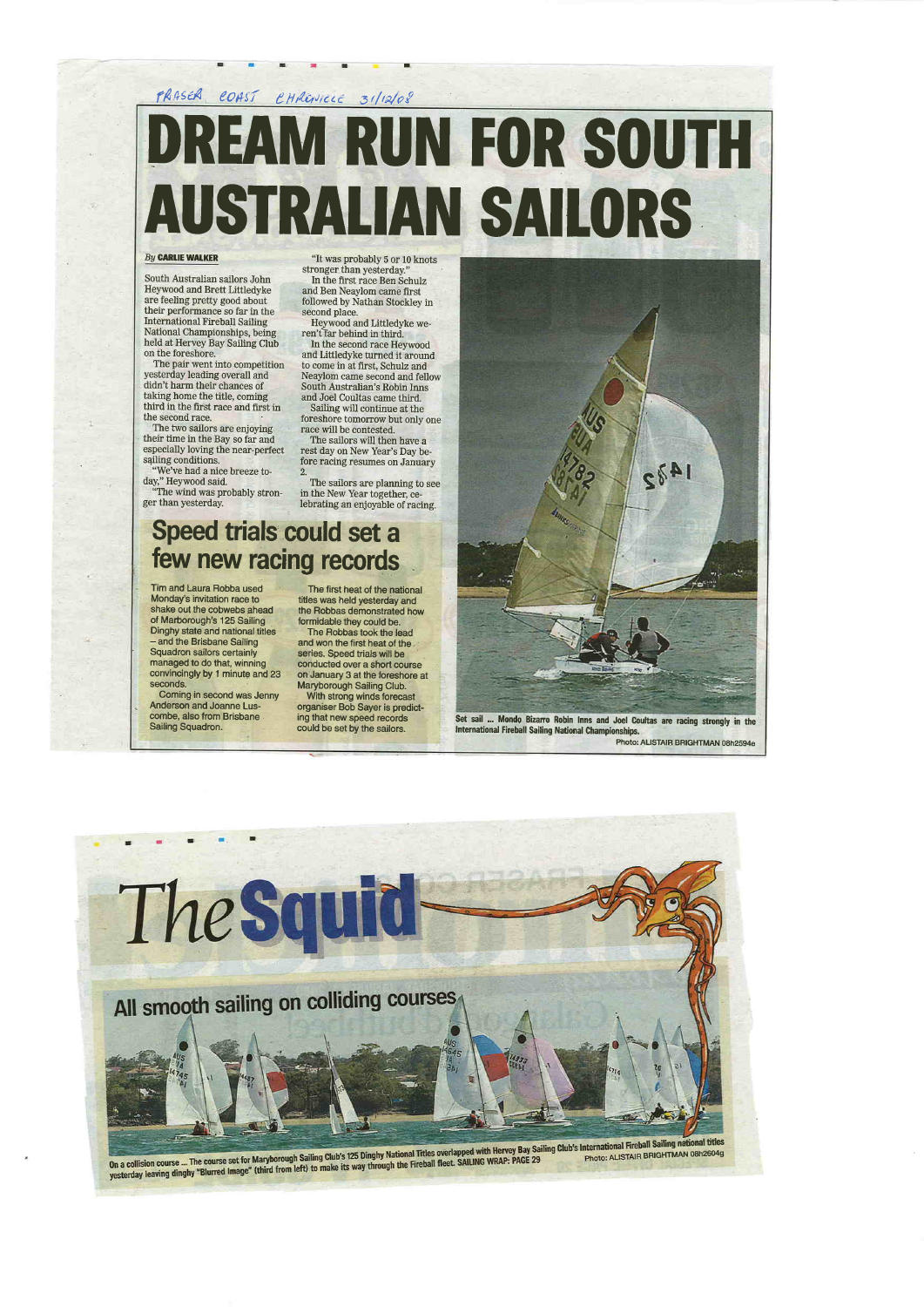





Jim Scott and William Morris on MK2 in the 125 Dinghy nationals. 08h2604d

Chilled Out with Trevor Larance and Nathan Price from NSW get away to a good start in the 125 Dinghy nationals. 08h2604b

Jennifer Anderson and Joanne Luscombe head out to sea on Waterloo in Maryborough's 125 Dinghy national titles. 08h2604e

#### By **CARLIE WALKER**

The conditions were just right for South Australian sailors Robin Inns and Joel Coultas to score a convincing victory in the International Fireball Sailing national titles



Butterfield Services duo Greg Allison and Richard Watson lead the way in the Fireball nationals. 08h2605a



Aftershock with luke Johnson and Scott Charlton from NSW are the first to get their spinnaker up in the 125 Dinghy nationals.



Sail away ... John Heywood and Brett littledyke on Renegade edge away from the field in the lnternational Fireball Sailing national titles at Hervey Bay.

Photos: ALISTAIR BRIGHTMAN 08h2605b

### **Sailors seize** Fireball race in light winds

# <u>Naterloo</u>

08h2604a Robyn Charlton and Andrew Foster on board Blonde in Disguise. The Chronicle, Thursday, January 1, 2009. — Page 29 08h2604c

"We were very happy with the win.



 $r_{\rm e}$ 

Start of the days racing in the 125 Dinghy nationals hosted by the Maryborough Sailing Club. www.frasercoastchronicle.com.au

North-easterly winds of three to eight knots signalled a change in conditions for the sailors who had experienced much windier conditions during the past two days.

"We raced in very light condi tions," Inns said yesterday.

The win, their first for the series, propelled the sailors back into third position overall, putting them back in the running for the national title.

"The conditions suited us a bit better today.

"We've enjoyed some consistent racing."

Only one race was held yesterday, a long-course race instead to the usual two shorter races."

Inns said all the sailors, who have come from as far as South Australia and New South Wales to compete, have enjoyed racing in Hervey Bay.

"We've loved it - the warm water and nice breezes.'

Nathan Stockley and Sam Muirhead finished second in yesterday's race.

In third position were Greg Allison and Richard Watson.

Inns is looking forward to relaxing during their rest day today.

We have five more races in the New Year," he said.

"We will just relax and recover." Maryborough Sailing Club's 125 Dinghy national titles also conti nued with its second round of heats yesterday.

They will also enjoy a day off today.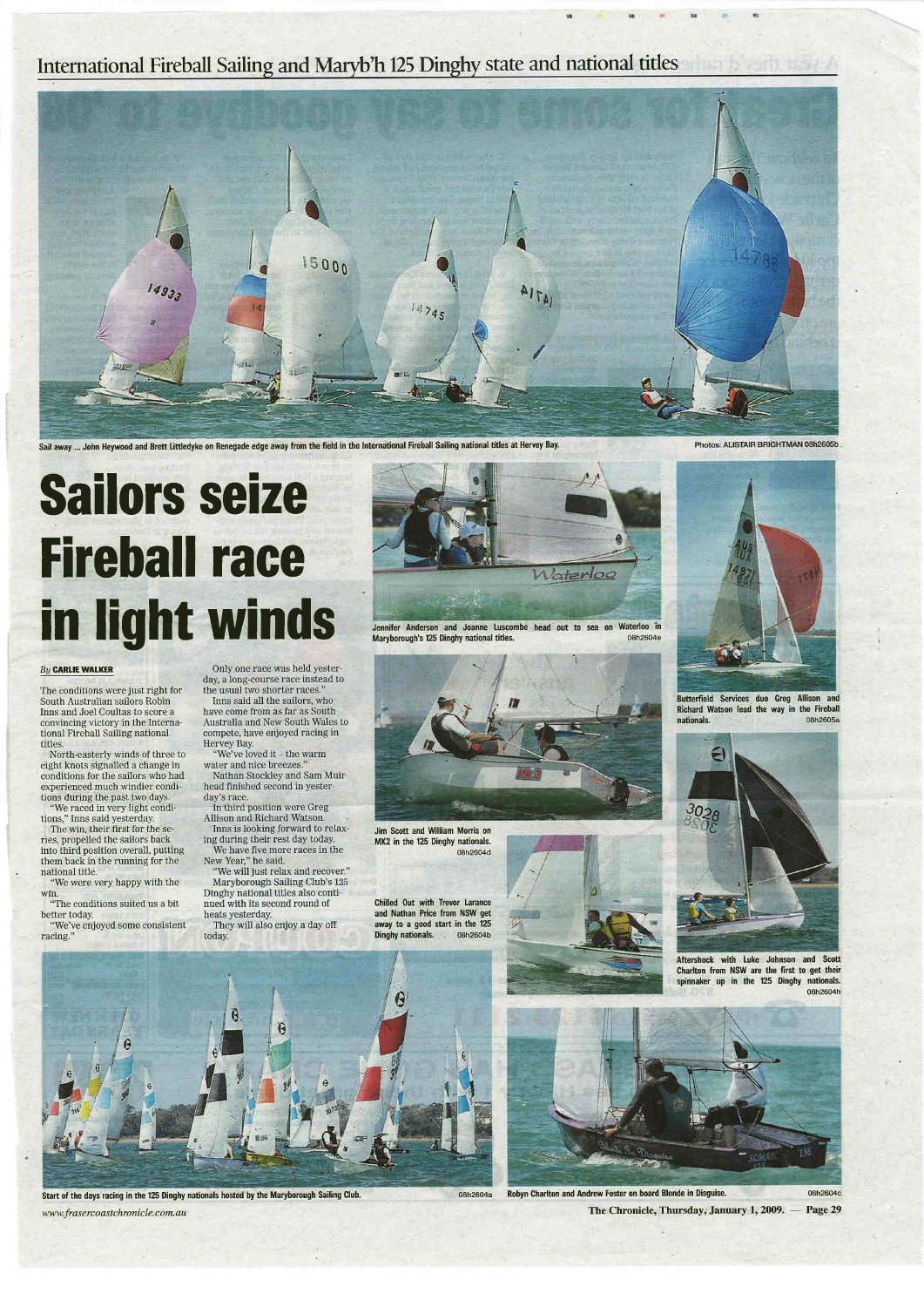FRASER COAST extensive 3/1/09

International Fireball Sailing and Maryb'h 125 Dinghy state and national titles

### **Lack of wind** fails to stop sailors from competing

### **By CARLIE WALKER**

Heavy rain didn't stop the International Fireball sailing national titles from getting underway yesterday - but a lack of wind did.

The racing was delayed until late in the afternoon. "We had to delay racing because

of a lack of wind and unpredictable winds," organiser Terry Thompson said.

"That's what happens some days.

"But the sailors were deter-<br>mined to get in a full range of<br>races in the regatta," he said.

The sailors were so determined to compete they took to the water at 4.15pm in spite of the heavy rain that fell. "It looks like they're disappearing in the rain," Thompson said,

describing the weather conditions yesterday.

Organisers are hoping for fresh,

consistent south-easterly winds today.

"There will probably be strong winds tomorrow. "We are hoping for a fresh

south-easterly to finish the regatta off."

The second heat in Mary-<br>borough's 125 National Dinghy Championships ended in celebrations for a Maryborough crew.

Graham and Ryan Brown from New South Wales came first in the heat, followed by Doug Brewer and John Anderson from Brisbane.

But in third spot was Thomas<br>Richers and Wayne Price from Maryborough Sailing Club, competing in their first national titles event.

Shake'N' and Bake, sailed by Timothy and Lauren Robba, is still coming first overall with Aftershock, sailed by Luke Johnson and Scott Charlton, in second place.



skippered by Timothy Robba and crewed by Lauren Robba in the 125 **National Dinghy Championships hosted by** the Maryborough Sailing Club.

Photos: **ALISTAIR** BRIGHTMAN 08h2604f

#### **RIGHT: Smooth Criminal** (left), **MK2.** Shake'N'Bake, J and Chilled Out work their way around the first buoy. 08h2604j







The national dinghy fleet with spinnakers flying.